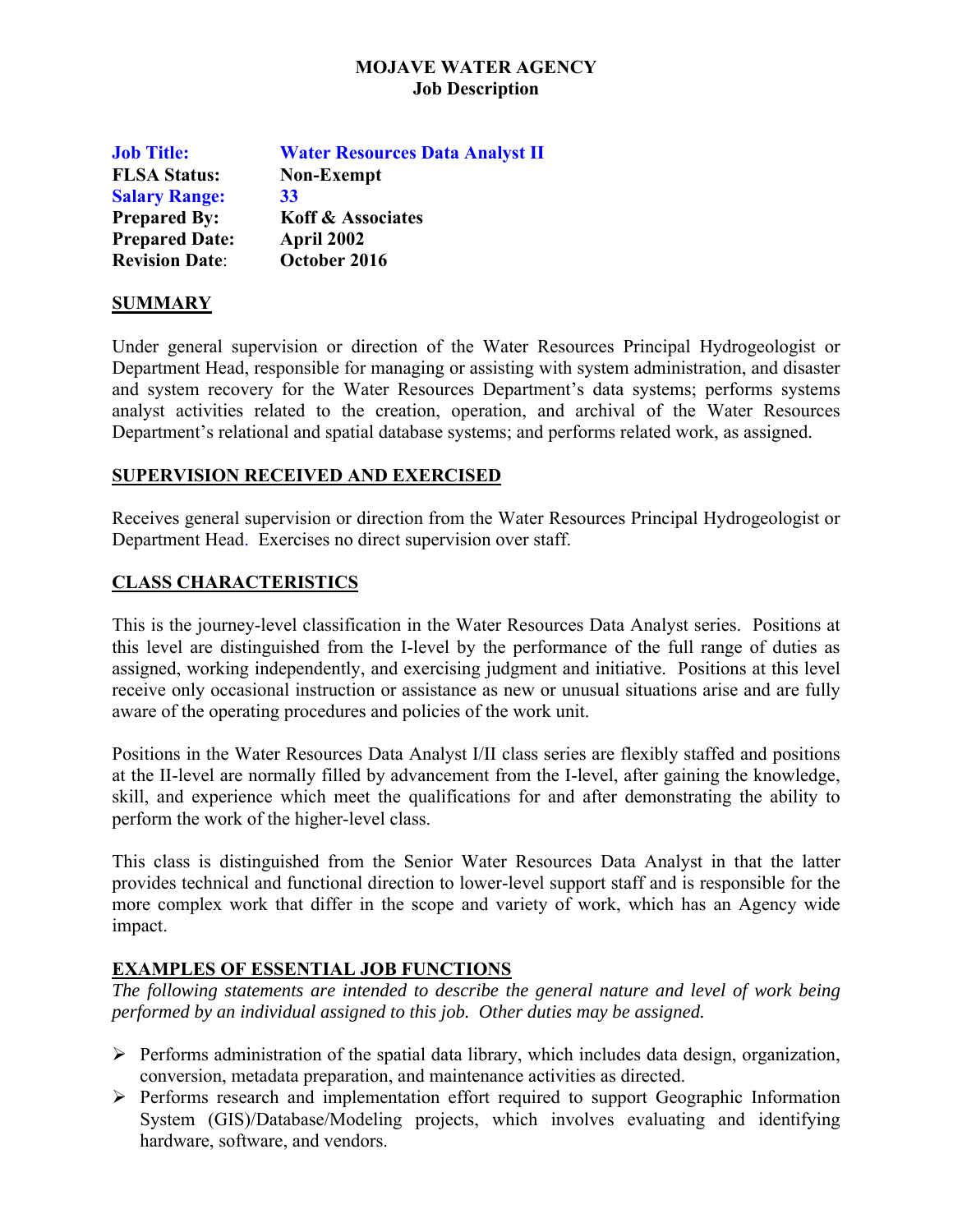- $\triangleright$  Coordinates the design and maintenance of the Agency's QA/QC (quality assurance/quality control program), dealing with data review and approval prior to entry into the Agency's databases (relational and spatial).
- Assists with QA/QC data review for data download into the Agency's database (both relational and spatial) and data upload and export to other governmental agencies.
- $\triangleright$  Designs program applications, tools, and user interfaces for the management of geographic information, data analysis, map production, and enhancements to existing applications.
- Develops GIS and relational database applications in an integrated environment.
- $\triangleright$  Designs and generates cartographic products, and performs related spatial analyses in direct support of Agency mandated reports, studies, and responses to information requests.
- Coordinates with Agency staff on water resource data entry, and data transfer issues.
- $\triangleright$  Collects data, performs statistical/spatial analyses, evaluates results to generate tables, graphs, maps, and prepares fact sheets, technical reports, and compliance reports.
- $\triangleright$  Works with other entities to collect and disseminate water resource related data.
- Responds to regulatory, public, and water purveyor inquiries regarding water resource data related issues as directed.
- $\triangleright$  Assists the department with compiling, summarizing, and updating regularly published Agency publications and reports
- $\triangleright$  Performs related duties and responsibilities, as assigned.

# **QUALIFICATIONS**

*To perform this job successfully, an individual must be able to perform each essential duty satisfactorily. The requirements listed below are representative of the knowledge, skill, and/or ability required. Reasonable accommodations may be made to enable individuals with disabilities to perform the essential functions.* 

# **Knowledge of:**

- $\triangleright$  Spatial and relational database structures and systems.
- $\triangleright$  Cartographic principles and methods.
- General principles and practices of water resources management and reporting.
- $\triangleright$  Map reading; survey and geo-referencing techniques; well construction and design.
- Applicable federal, state, and local regulatory agencies requirements and guidelines.
- $\triangleright$  Customer service methods and techniques.
- $\triangleright$  Project management principles and concepts.
- $\triangleright$  Technical software such as Arc GIS.
- Various methods and techniques to reach mutually agreeable solutions and outcomes.
- $\triangleright$  Various equipment including, but not limited to, maximum/minimum thermometers, precipitation gauges, pressure transducers, evaporation measuring pan, hygrothermograph, global positioning system unit, and digital camera.
- $\triangleright$  Principles and techniques for working with groups and fostering effective team interaction to ensure teamwork is conducted smoothly.
- $\triangleright$  The structure and content of the English language, including the meaning and spelling of words, rules of composition, and grammar.
- $\triangleright$  Modern equipment and communication tools used for business functions as well as program, project, and task coordination.
- $\triangleright$  Computers and software programs (e.g., Microsoft software packages) to conduct research, assess information, and/or prepare documentation.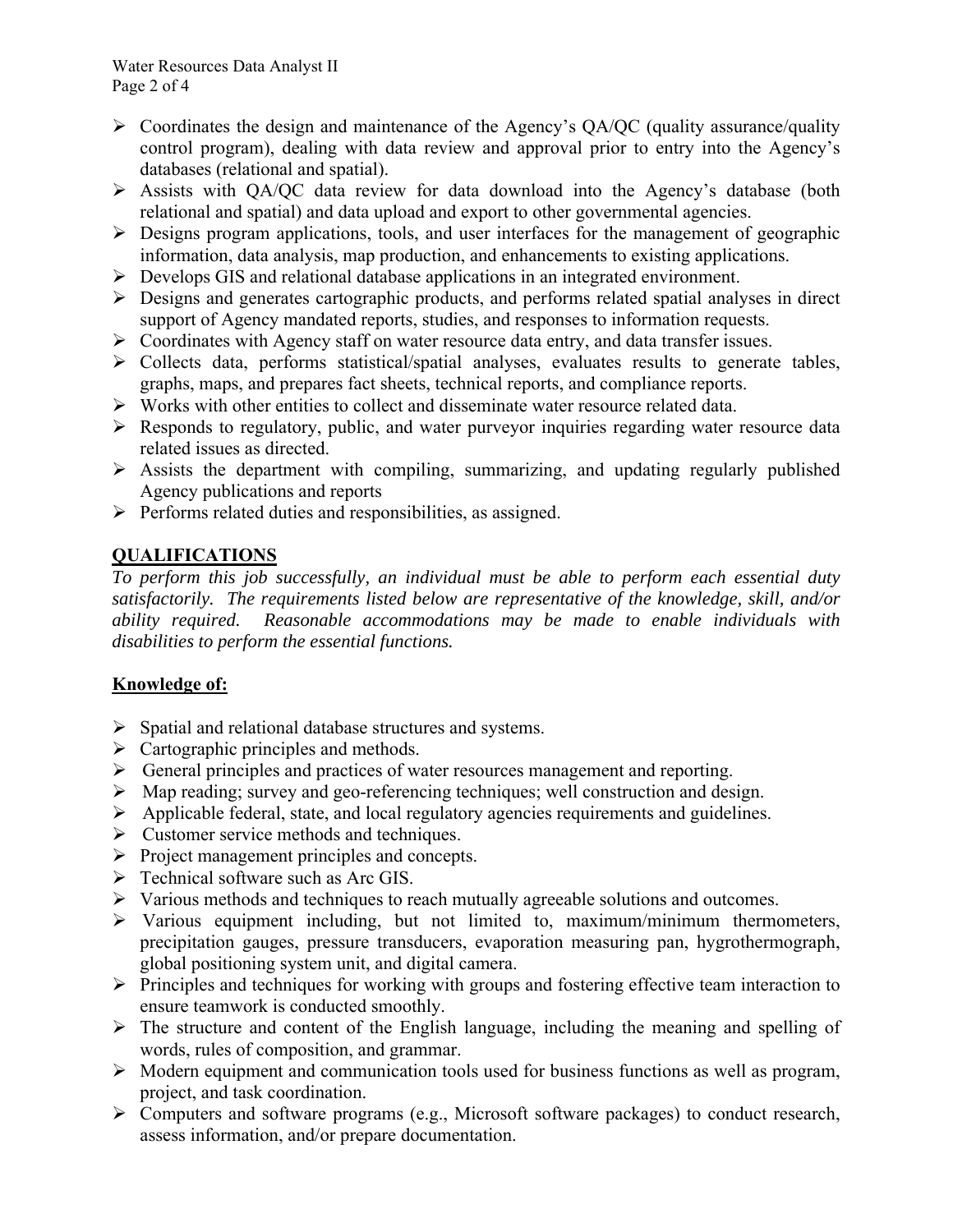Water Resources Data Analyst II Page 3 of 4

## **Ability to:**

- $\triangleright$  Conceptualize, design, construct, operate, and distribute, for practical use by a wide spectrum of operators, spatial and relational databases typically used in the management of water resources.
- $\triangleright$  Adapt to dynamic changing priorities.
- $\triangleright$  Manage competing priorities with strong attention to detail and quality assurance, meet strict time schedules and work on multiple tasks routinely.
- Research, analyze, and evaluate new service delivery methods, procedures, and techniques.
- $\triangleright$  Perform mathematical concepts such as probability and statistical inference, and fundamentals of plane and solid geometry and trigonometry.
- $\triangleright$  Solve practical problems and deal with a variety of concrete variables in standardized situations.
- $\triangleright$  Assist in the production of standard reports and business correspondence.
- $\triangleright$  Gain cooperation through discussion and persuasion.
- Establish, maintain, and foster effective team spirit and collaboration between departments and employees.
- $\triangleright$  Interpret and apply policies, procedures, laws, codes, and regulations pertaining to geology and hydrogeology programs and functions.
- $\triangleright$  Actively listen and discern common interests to reach mutually agreeable solutions and outcomes.
- $\triangleright$  Work in a fast-paced, professional office environment and balance multiple projects and deadlines.
- $\triangleright$  Communicate clearly and concisely, both orally and in writing, using appropriate English grammar and syntax.
- $\triangleright$  Prepare clear and concise administrative and management reports.
- $\triangleright$  Effectively present information and respond to questions from Agency employees, the general public, other water agencies, MWA's Board of Directors, and regulatory agencies.
- $\triangleright$  Establish and maintain cooperative working relationships with those contacted in the course of business, including member agencies, city and other government officials, community groups, and the public.
- $\triangleright$  Effectively use computer systems, applications, and modern business equipment to perform a variety of work tasks.
- $\triangleright$  Perform work in accordance with specific safety procedures to minimize potential for injury.

# **Education and Experience:**

Bachelor's degree in computer science, engineering, hydrogeology, urban planning, geology, geography, environmental studies, or a related field, and two (2) years of progressively responsible water resources information systems experience.

## **Licenses and Certifications:**

- $\triangleright$  Valid California Driver's License, Class C, and current automobile insurance.
- $\triangleright$  GIS Certification preferred.